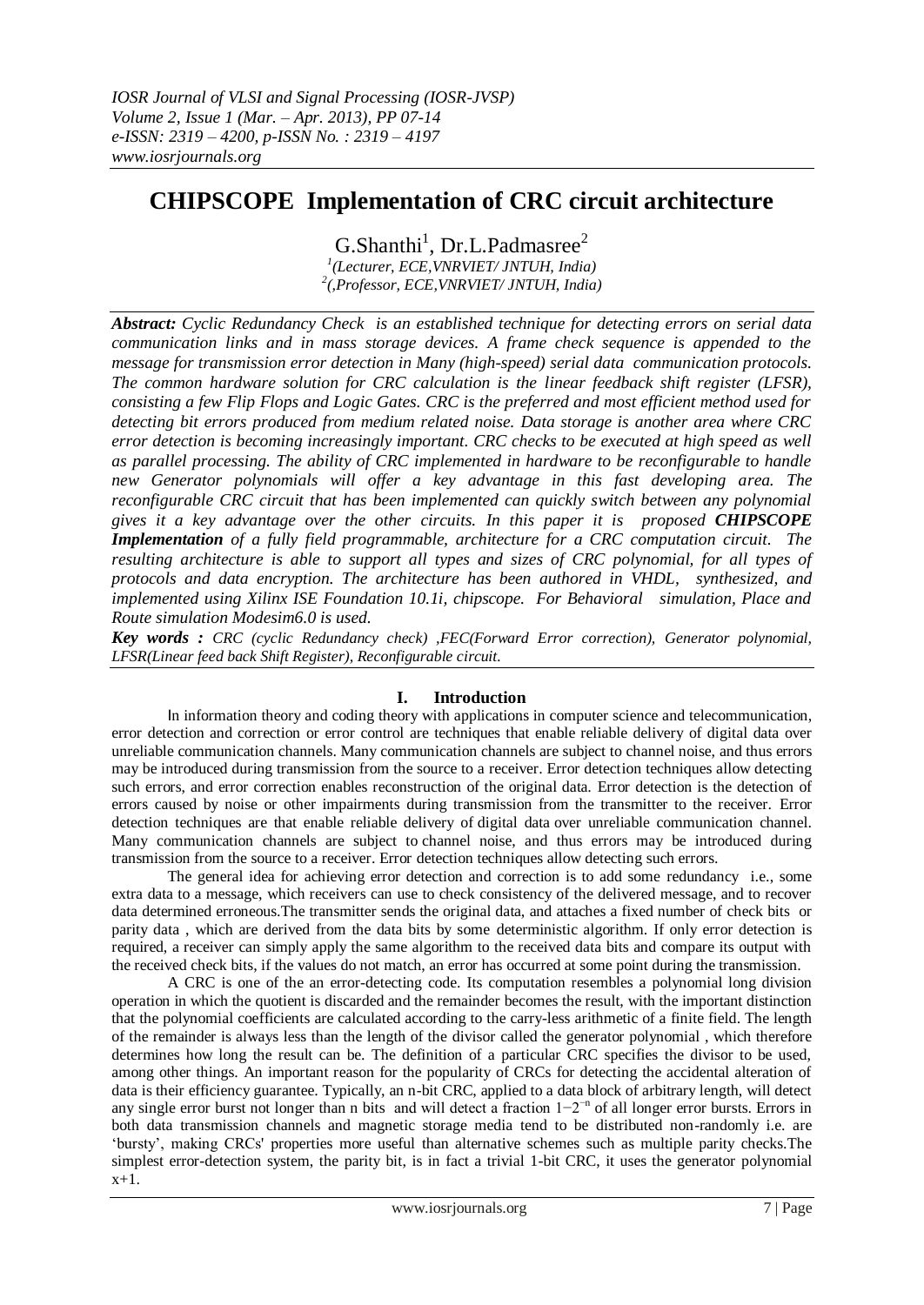Cyclic redundancy check (CRC) is an error detecting code that is widely used to detect corruption in blocks of data that have been transmitted or stored. A stand alone intellectual property (IP) core is ideal for accelerating CRC computation in many network and server applications. Hardware configurability that will allow unrestricted CRC sizes and polynomials enables a wide range of network transmission, storage and security applications to be supported at a low cost. The cost of chip design continues to increase due to factors such as high mask and respin costs. Next generation system-on chip (SoC) designs are highly expensive and therefore must be configurable to a range of applications and future proof where either product updates or protocol migration can occur. The fact that the reconfigurable CRC circuit that has been implemented can quickly switch between any polynomial gives it a key advantage over the other circuits referenced, in terms of flexibility and ease of upgrade for new and emerging applications and standards.

#### **II. Computation of CRC**

CRC functions have been widely implemented in software using methods such as lookup tables[4] and addition[5]. CRC is most efficient method used for detecting bit errors produced from medium related noise .CRCs are particularly easy to implement in hardware. Cyclic Redundancy Check (CRC) is an error detecting code that is widely used to detect corruption in blocks of data that have been transmitted or stored. Enables a wide range of network transmission, storage and security applications to be supported at a low cost. CRCs are specifically designed to protect against common types of errors on communication channels., it is a single or burst error detecting code designed to detect accidental changes to digital data in computer networks. It is characterized by specification called  $G(x)$ , **Generator Polynomial.** Goal to maximize the probability of detecting an error.

To compute an n-bit binary CRC, place the bits representing the input in a row, and position the  $(n+1)$ bit pattern representing the CRC's divisor called a Generator [polynomial](http://en.wikipedia.org/wiki/Polynomial) underneath the left-hand end of the row. The first calculation for computing a 3-bit CRC:

11010011101100 <--- input 1011  $\leftarrow$  divisor (4 bits) -------------- 01100011101100 <--- result

If the input bit above the leftmost divisor bit is 0, do nothing and move the divisor to the right by one bit. If the input bit above the leftmost divisor bit is 1, the divisor is [exclusive-ORed](http://en.wikipedia.org/wiki/Exclusive_or) into the input (in other words, the input bit above each 1-bit in the divisor is toggled). The divisor is then shifted one bit to the right, and the process is repeated until the divisor reaches the right-hand end of the input row. The last calculation is as follows:

00000000001110 <--- result of previous step  $1011$   $\leftarrow$ ---divisor -------------- 00000000000101 <--- remainder (3 bits)

Since the leftmost divisor bit zeroed every input bit it touched, when this process ends the only bits in the input row that can be nonzero are the n bits at the right-hand end of the row. These n bits are the remainder of the division step, and will also be the value of the CRC function.

#### **III. Over view of CRC Methodology**

# **3.1 CRC Algorithm**

CRC is a polynomial based error detecting method. A set of check bits are to be computed for each frame and appended to the end of frame. The CRC value is computed as the remainder of the Modulo-2 division of the message that is to be transmitted and the selected Generator polynomial. From the Message the Message polynomial has to be formed. It consists of n<sup>th</sup> degree polynomial in this the value of each bit is a coefficient

• Example: 1 **0 0 1 1 1 0 0**  $x^7 x^6 x^5 x^4 x^3 x^2 x^1 x^0$ 

 $M(x) = x^7 + x^4 + x^3 + x^2$  - Message Polynomial.

The Coefficients with zeros will be vanished. With the remaining terms Message polynomial will be formed.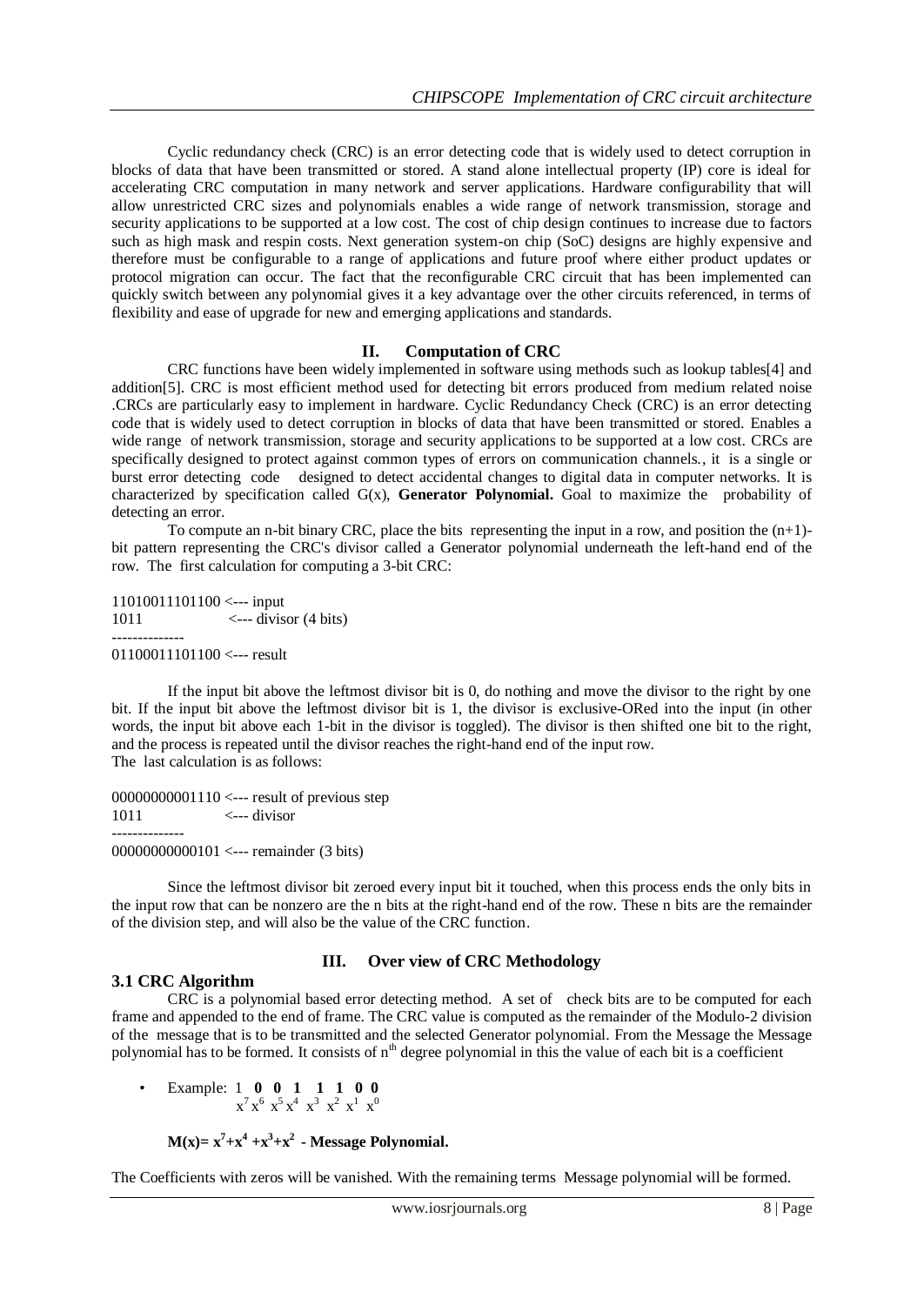Step1: Compute  $M(x) * X^k$ , equivalent to adding k No. of zeros.

Example:  $M(x) = 1000$ ,  $G(x)$  of degree 2

$$
X^3 * X^2 = X^5 = T(x) (10000)
$$

Step2: Divide  $T(x)$  by  $G(x)$ 

Step3: Find remainder  $R(x) = T(x) / G(x)$ 

Step4: Replace the Zeros that are added to the message Polynomial with the remainder forms  $D(x)$ ,  $D(x)$ is exactly divisible by  $G(x)$ 

Step5: Transmit D(x)

Where  $M(x)$  is the Message polynomial and K- is the highest order of the Generator polynomial  $G(x)$ . This total product forms the an intermediate polynomial  $T(x)$ . A CRC vale is calculated as a remainder of the modulo-2 division. The remainder  $R(x)$  is appende to the end of the message for transmission that forms the polynomial D(x). At the receiver the process of division is carried out. Message appended with remainder divide by the same generator polynomial gives you the remainder.. If there is no remainder i,e remainder is zero no errors are encountered. Fig :1 shows the pictorial representation for the CRC Transmitting frame calculation.



**Fig : 1 Flow chart of CRC Method**

# **IV. Polynomial selection**

### **4.1 Designing CRC polynomials**

The selection of generator polynomial is the most important part of implementing the CRC algorithm. The polynomial must be chosen to maximise the error detecting capabilities while minimising overall collision probabilities. The most important attribute of the polynomial is its length (the number of the highest nonzero coefficient), because of its direct influence of the length of the computed checksum. The most commonly used polynomial lengths are:

- 
- 9 bits (CRC-8)
- 17 bits (CRC-16)
- 33 bits (CRC-32)
- 65 bits (CRC-64)

The design of the CRC polynomial depends on what is the maximum total length of the block to be protected (data + CRC bits), the desired error protection features, and the type resources for implementing the CRC as well as the desired performance. A common misconception is that the "best" CRC polynomials are derived from either an [irreducible polynomial](http://en.wikipedia.org/wiki/Irreducible_polynomial) or an irreducible polynomial times the factor  $(1 + x)$ , which adds to the code the ability to detect all errors affecting an odd number of bits. In reality, all the factors described above should enter in the selection of the polynomial.

The advantage of choosing say a primitive polynomial as the generator for a CRC code is that the resulting code has maximal total block length; in here if r is the degree of the primitive generator polynomial then the maximal total block length is equal to  $2<sup>r</sup> - 1$ , and the associated code is able to detect any single bit or double errors. If instead, we used as generator polynomial  $g(x) = p(x)(1 + x)$ , where  $p(x)$  is a primitive polynomial of degree  $r - 1$ , then the maximal total block length would be equal to  $2^{r-1} - 1$  but the code would be able to detect single, double, and triple errors. A polynomial  $g(x)$  that admits other factorizations may be chosen then so as to balance the maximal total block length with a desired error detection power. A powerful class of such polynomials, which subsumes the two examples described above, is that of BCH codes. Regardless of the reducibility properties of a generator polynomial of degree r, assuming that it includes the "+1" term, such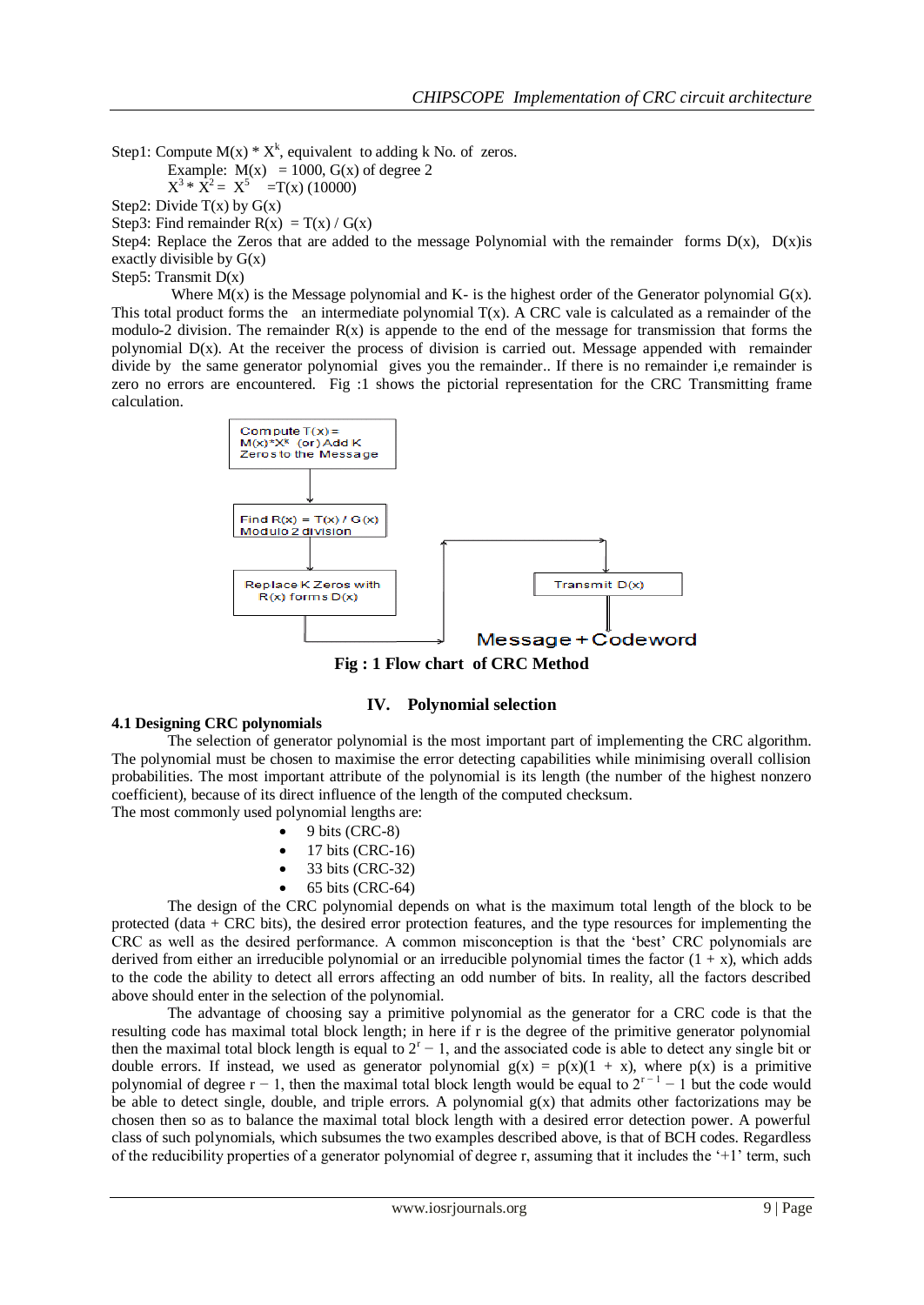error detection code will be able to detect all error patterns that are confined to a window of r contiguous bits. These patterns are called 'error bursts'.

# **4.2 Candidate polynomial selection**

The selection of a "good" polynomial for generic use is of course a matter of engineering judgment. The following selection process was chosen to result in polynomials that primarily maintained high Hamming Distance(HD) values to the longest data word lengths possible, secondarily achieved good performance at shorter lengths, and thirdly achieved good performance at longer lengths than the stated maximum usage length. The prioritization of these goals keeps in mind that embedded network applications typically have a maximum message length that needs a certain HD that short messages can benefit from improved HD protection so long as protection of long message is not materially sacrificed, and that sometimes a protocol revision adds messages longer than originally envisioned, so good performance at longer message lengths is desirable as a safety net. Fig. 2shows the diagram illustrating the selection of generator polynomial depending on the Message bits that are to be transmitted.



# **Fig 2 : CRC Architecture**

#### **V. Implementation of CRC Architectue**

CRC is a well-established method to allow detection of a wide range of data transmission errors. A small number of bits is added to the end of a long message so that the entire bit stream, when treated as a polynomial (or number), is divisible by a particular key Generator polynomial that is programmed into both the sender and receiver.CRC is a polynomial-based block coding method for detecting errors in blocks or frames of data. Number of Zeros equal to the highest order of the message polynomial is to be added to the data. This is equivalent to multiplying  $M(x)$  by  $2^n$ , where n is the number of FCS digits. After the modulo two division operation we will find the remainder. The computed bits are replaces the number of zeros added in the before operation.A CRC value is calculated as a remainder of the modulo-2 division of the original transmitted data with a specific CRC generator polynomial.

The division uses modulo-2 arithmetic, where each digit is independent of its neighbour and numbers are not carried or borrowed, thus addition and subtraction are performed via an exclusive-OR (XOR) function. The remainder  $R(x)$  is appended to the end of the message before transmission. At the receiver, the message plus the FCS is divided by the same polynomial. If the remainder is zero then it can be assumed that no error has occurred. To implement the 64-bit CRC using the 32- bit plynomial value first 32-bit operation will be performed the value will be stored in the output register again the value will be fed back to the Register which stores the last cycle CRC data value. The input data enters the array down the columns and the outputs are formed along the rows. The current CRC value is held in a register at the array output, which is fed back and XORed with the input data of the next clock cycle as part of the CRC computation process. The outputs are then stored in the registers for the next clock cycle. The computation of the next row depends on the result of the previous row.

The architecture of CRC circuit is composed of different registers that are used to store data at different levels, the configurable XOR gates, Linear feed back shift registers are used to shift the data when Xor operation is performed. The input data enters the architecture from input data Register. The current CRC value is held in a register at the output, which is fed back and XORed with the input data of the next clock cycle as part of the CRC computation process. The outputs are then stored in the registers for the next clock cycle. The desired CRC polynomial and the input port size are stored in registers. where the computation of each row is based on the result from the previous row. Fig 3 shows a diagram illustrating the architecture of the CRC circuit.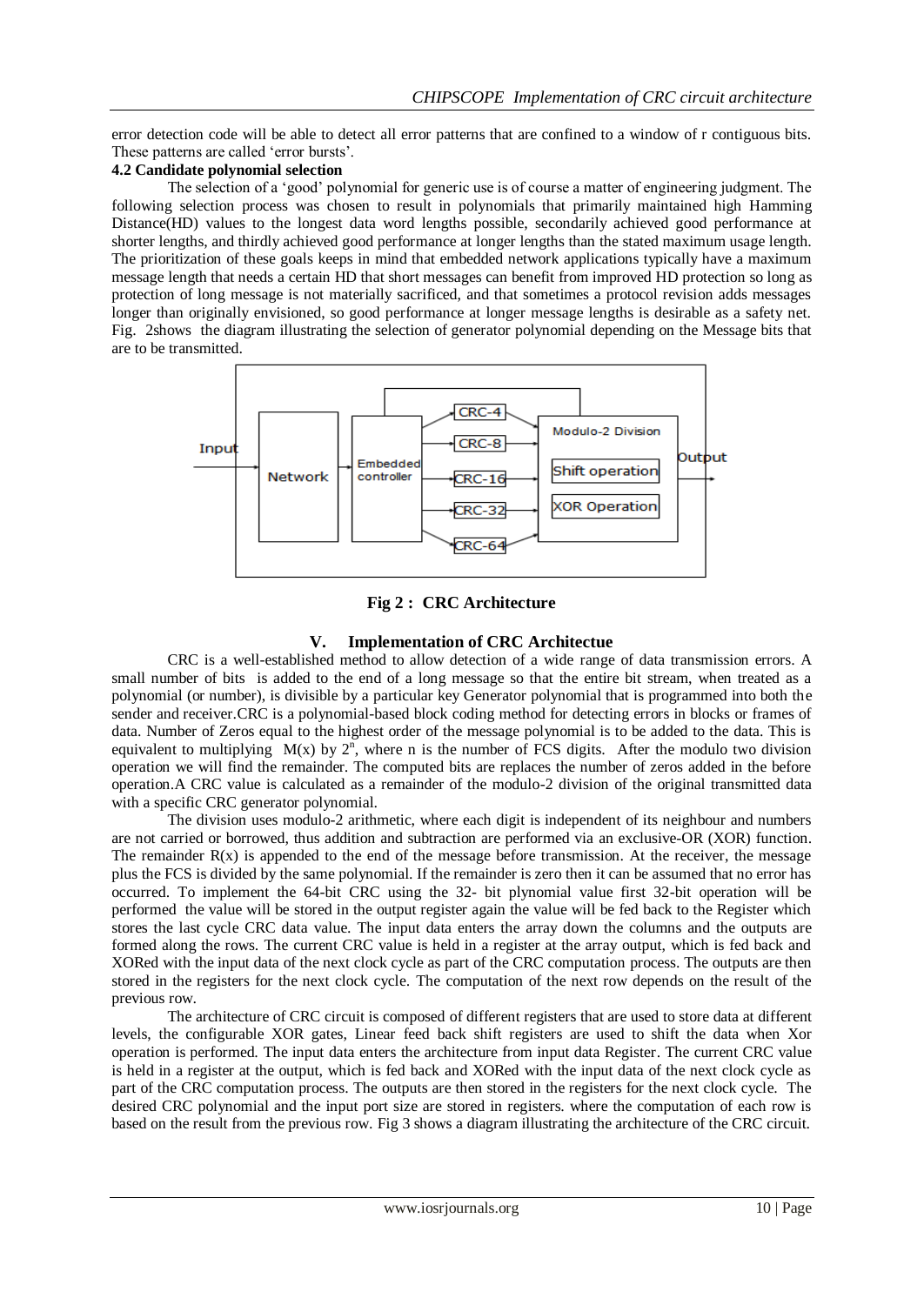

**Fig 3 : CRC circuit architecture**

# **VI. Simulation Results and Performance Analysis**

The Architecture shown in figure. 3 has been implemented in VHDL for 64-bit CRC circuit and its Synthesis, Mapping was done with Xilinx ISE 10.1 For Behavioral simulation, Place and Route simulation Modesim6.0 is used. The resulting architecture is able to support all types and sizes of CRC polynomial, for all types of protocols and data encryption. The VHDL Module of 64-bit CRC is shown in fig.4.

| Data_in(63:0)    | $fcs_out(31:0)$ |  |
|------------------|-----------------|--|
| CLK1             |                 |  |
| CLK <sub>2</sub> |                 |  |
| reset            |                 |  |

**Fig.4 VHDL Module of 64-bit CRC**

The Hardware description languages are most used for is the Register Transfer Level (RTL). Between gate level on the low abstraction side and system level on the high abstraction side, The RT level of abstraction is a good balance between corresponds to actual hardware and ease of description for hardware designers. At this level of abstraction designs can be simulated with HDL simulators, they are synthesizable and automatic generation of hardware is provided by most hardware design EDA tools. Routing and Placement phase decides on the placement of cells of the target hardware. Wiring inputs and outputs of these cells through wiring channels and switching areas of the target hardware are determined by the routing and placement phase. The output of this phase is specific to the hardware being used and can be used for programming an FPLD or Manufacturing an ASIC. RTL schematic 64-bit CRC circuit is shown in figure 5. In integrated circuit design, register transfer level (RTL) description is a way of describing the operation of a synchronous digital circuit. In RTL design, a circuit's behavior is defined in terms of the flow of signals or transfer of data between hardware registers, and the logical operations performed on those signals. After the HDL synthesis phase of the synthesis process, use the RTL Viewer to view a schematic representation of the pre-optimized design.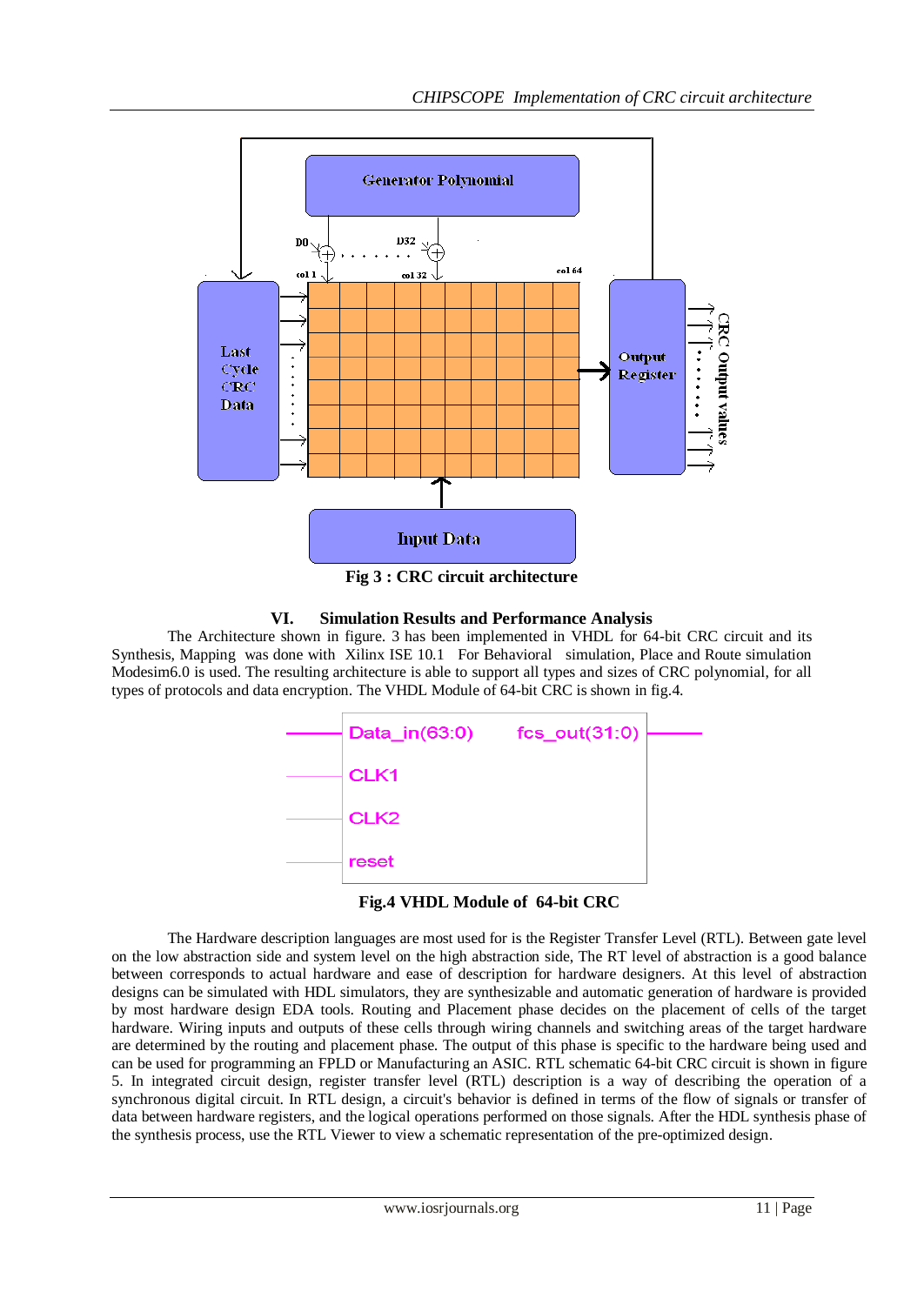

**Fig 5 : RTL schematic of 64 -bit CRC circuit generated by the Synthesis**

# **VII. Simulation Results**

The simulation is done by using the Modelsim6.0 simulation and the synthesis is done by using the Xilinx ISE synthesis tool. Behavioral simulation waveform of 64-bit CRC circuit is shown in figure 6.

| /crc top1/clk1        |                                                  |                 |  |  |  |  |
|-----------------------|--------------------------------------------------|-----------------|--|--|--|--|
| /crc_top1/clk2        |                                                  |                 |  |  |  |  |
| /crc_top1/reset       |                                                  |                 |  |  |  |  |
| /crc_top1/data_in     | 00000000000000000                                |                 |  |  |  |  |
| /crc_top1/fcs_out     |                                                  |                 |  |  |  |  |
| /crc_top1/wait_inter  | 1101001111101111 1101001111101111                |                 |  |  |  |  |
| /crc_top1/fcs_interm  | 1101001111101111 1101001111101111                |                 |  |  |  |  |
| /crc_top1/xor_interm  | 1000011001110000 1000011001110000                |                 |  |  |  |  |
| /crc_top1/fcs_out_r   | 1101001111101111 1101001111101111100001100111001 |                 |  |  |  |  |
| /crc_top1/reset_inter |                                                  |                 |  |  |  |  |
| /crc_top1/input       | 0000000000000011                                 | 000000000000001 |  |  |  |  |
|                       |                                                  |                 |  |  |  |  |
|                       |                                                  |                 |  |  |  |  |
|                       |                                                  |                 |  |  |  |  |

This is the Frame Check Sequence that is to be added along with the message

# **Fig 6: Simulation result of 64-bit CRC circuit**

The Synthesis Report presented in Table shown below. From the device utilization summary Only 29% utilization of Flip flop is done. So on the same FPGA chip 128 bit ,256 bit CRC can also be implemented.

| <b>Logic Utilization</b>                 |                | <b>Used Resourc Available Resource</b> | % utilizat |
|------------------------------------------|----------------|----------------------------------------|------------|
| Number of slice flip flops               | 563            | 1,920                                  | 29%        |
| Number of 4 input LUTs                   | 195            | 1,920                                  | 10%        |
| Number of occupied Slices                | 285            | 960                                    | 29%        |
| Number of bonded IOBs                    | 51             | 66                                     | 77%        |
| Number of BUFGMUXs                       | $\overline{2}$ | 24                                     | 8%         |
| Number of Slices containing only related | 285            | 285                                    | 100%       |
| logic                                    |                |                                        |            |
| Number of Slices containing only related |                | 285                                    | $0\%$      |
| logic                                    |                |                                        |            |

# **Fig 7: Synthesis report for 64-bit CRC Circuit**

# **On-Chip Debugging using CHIPSCOPE**

Driving signals to external I/O introduces additional problems like spurs glitches etc. So this is an Inflexible solution and also it is difficult or impossible to add additional debug pins if needed. Ultuimately we will have only limited visibility to on-chip activities. ChipScope is an embedded, software based logic analyzer. By inserting an "Integrated CONtroller core" (ICON) and an "Integrated Logic Analyzer" (ILA) into the design and connecting them properly, we can monitor any or all of the signals in the design. ChipScope provides us with a convenient software based interface for controlling the "integrated logic analyzer," including setting the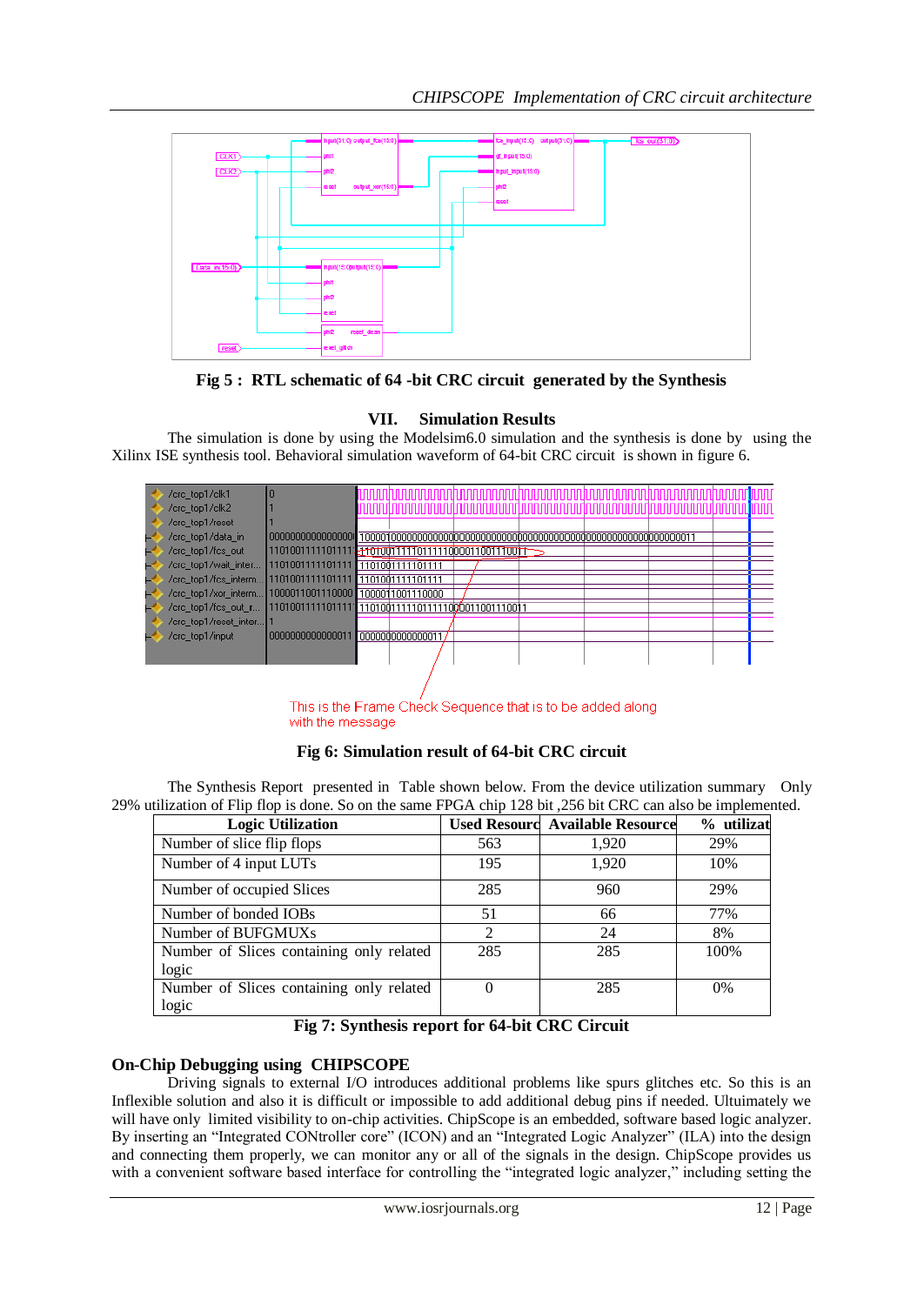triggering options and viewing the waveforms. ChipScope Pro has an Integrated Logic Analyzer Core. So, No I/O Pins Required For Debugging. The complete access of the FPGA resources is done only using the JTAG Port. This provides an easy way to On-Chip access to every signal and node in the FPGA Design with using JTAG pins and eliminates the need for extensive dedicated I/O. Driving Signals reduces all additional problems. It is easy to add and remove Cores at any time in the Design Process providing complete analysis and debugging solution. These ChipScope modules are extremely useful because they allow us to view and manipulate signals directly from hardware during run-time Touch the particular trigger (Reset button) on the hardware board to run the design, to respective buses and then hit the play button. It can be observed that the entire output signals are varied and we can do the verification. The Bus Plot waveform for the CRC circuit is shown in Fig.8.



**Fig 8 : Bus Plot for CRC**

# **VIII. Conclusions**

The 64-bit field programmable CRC computation circuit is designed, synthesized, and implemented using Xilinx ISE Foundation 10.1i which can be used in Data communication Networks. For Behavioral simulation, Place and Route simulation Modesim6.0 is used. This system has the features of CRC parameters were fully programmable. This was achieved by deriving an array of processing cells to implement a matrix based computation technique.64-bit CRC circuit provides high flexibility while allowing high performance at a lower hardware cost.

# **Future Scope**

The architecture is also generic in its design and can be scaled to 64-, 128-, or 256-bits in the data path, enabling support of throughput rates up to 40 Gb/s at 256-bits. It is further anticipated that a physical oriented design methodology, such as a data-pa th compiler can be used to optimize the regular structure of the programmable cell array, which could significantly increase the operational frequency while maintaining a low hardware cost. Such an optimized circuit represents an attractive hard macro for environments requiring low cost hardware flexibility, and in emerging areas such as iSCSI-based SANs, where the flexibility to adopt emerging protocols offers a key advantage to vendors.